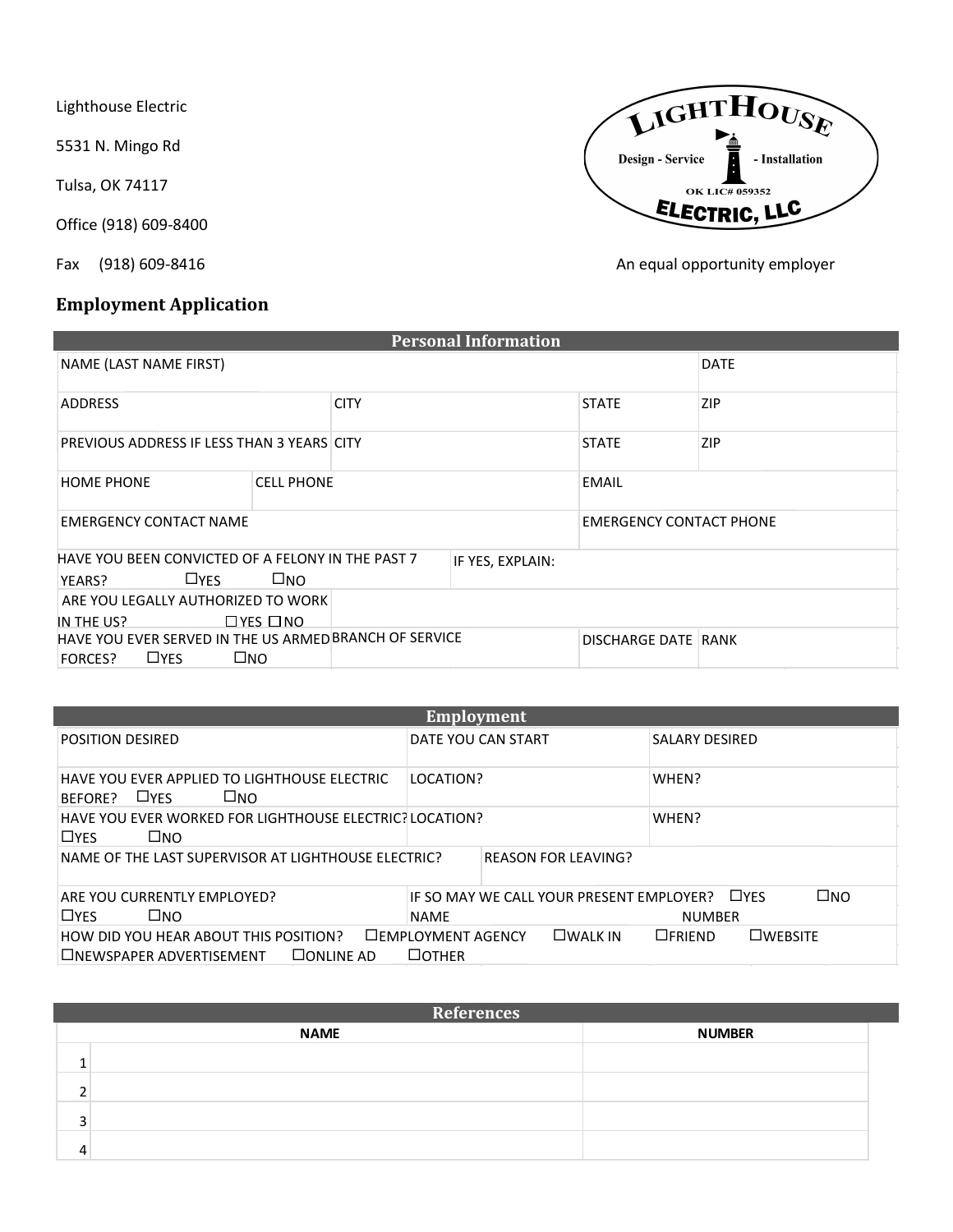| <b>Education</b>                   |                                |                       |          |                         |  |  |  |
|------------------------------------|--------------------------------|-----------------------|----------|-------------------------|--|--|--|
| <b>SCHOOL LEVEL</b>                | <b>NAME AND CITY OF SCHOOL</b> | <b>YEARS ATTENDED</b> | DIPLOMA? | <b>SUBJECTS STUDIED</b> |  |  |  |
| HIGH SCHOOL                        |                                |                       |          |                         |  |  |  |
| <b>COLLEGE</b>                     |                                |                       |          |                         |  |  |  |
| <b>TRADE OR BUSINESS</b><br>SCHOOL |                                |                       |          |                         |  |  |  |

**General** 

## **SPECIAL TRAINING, CERTIFICATIONS, LICENSES, SKILLS, ETC**

| <b>Previous Employment</b>              |                      |  |                                                               |              |  |  |
|-----------------------------------------|----------------------|--|---------------------------------------------------------------|--------------|--|--|
|                                         |                      |  | START WITH CURRENT OR MOST RECENT EMPLOYER                    |              |  |  |
| NAME OF CURRENT OR MOST RECENT EMPLOYER |                      |  |                                                               |              |  |  |
| <b>ADDRESS</b>                          |                      |  | <b>ZIP</b><br><b>CITY</b><br><b>STATE</b>                     |              |  |  |
| <b>STARTING DATE</b>                    | <b>ENDING DATE</b>   |  | <b>JOB TITLE</b>                                              |              |  |  |
| STARTING SALARY                         | <b>ENDING SALARY</b> |  | MAY WE CONTACT YOUR SUPERVISOR?<br>$\square$ NO<br>$\Box$ YES |              |  |  |
| <b>TITLE</b><br>NAME OF SUPERVISOR      |                      |  |                                                               | <b>PHONE</b> |  |  |
| <b>RESPONSIBILITIES</b>                 |                      |  |                                                               |              |  |  |
| <b>REASON FOR LEAVING</b>               |                      |  |                                                               |              |  |  |

| NAME OF PREVIOUS EMPLOYER                  |                      |  |                                                                      |              |              |            |  |
|--------------------------------------------|----------------------|--|----------------------------------------------------------------------|--------------|--------------|------------|--|
| <b>ADDRESS</b>                             |                      |  | <b>CITY</b>                                                          |              | <b>STATE</b> | <b>ZIP</b> |  |
| <b>ENDING DATE</b><br><b>STARTING DATE</b> |                      |  | <b>JOB TITLE</b>                                                     |              |              |            |  |
| <b>STARTING SALARY</b>                     | <b>ENDING SALARY</b> |  | <b>MAY WE CONTACT YOUR SUPERVISOR?</b><br>$\square$ NO<br>$\Box$ YES |              |              |            |  |
| <b>TITLE</b><br>NAME OF SUPERVISOR         |                      |  |                                                                      | <b>PHONE</b> |              |            |  |
| <b>RESPONSIBILITIES</b>                    |                      |  |                                                                      |              |              |            |  |
| <b>REASON FOR LEAVING</b>                  |                      |  |                                                                      |              |              |            |  |